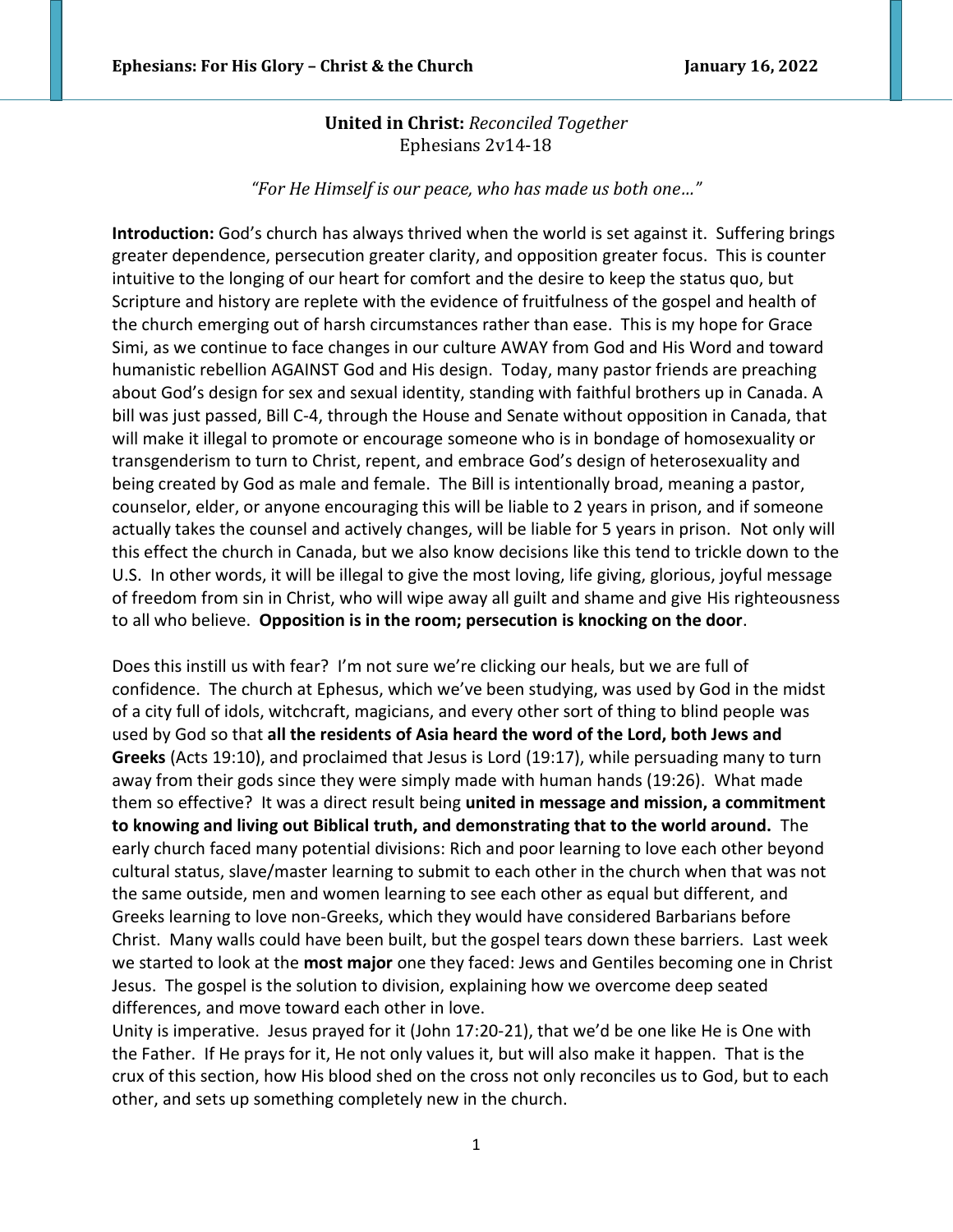## **The Plight of the Past (12)**

*"Remember, that you were at that time separated from Christ, alienated from the commonwealth of Israel and strangers to the covenants of promise, having no hope and without God in the world.*

Last week we began to look at the tension between Jews and Gentiles, in the world at that time and even in the church. There were Jews who believed that the external signs and ceremonies given to them by God to be distinct so they could point people to Him were now measuring sticks of righteousness. They viewed anyone who was *uncircumcised* as an outsider, a lesser participant, and that anyone coming to Christ would FIRST have to become a Jew. Paul framed this reality not in terms of good/bad, but in **remembrance,** calling believers in the church to REMEMBER where they came from. Remembering the past helps us embrace the reality of our present and hope for the future. Not only were Jews and Gentiles separated socially, they were separated spiritually, which is where verse 12 picks up.

Again, Paul reminds the Gentiles in the church about their past, but new in a corporate way, not merely an individual look. The look is not only before they individually heard the gospel and repented through belief, but how the whole system worked. There were **5 areas of separation or hopelessness before Christ**.

- 1) **Separated from Christ** There was no messianic hope for non-Jews, since all supposed messiahs have always required something FROM people, that they had to climb a ladder of morality to GET to God, instead of a Messiah who comes TO us.
- 2) **Alienated from the citizenship of Israel**  God chose Israel as its conduit (Deut. 7:6-11) through whom He showed hIs glory. A person would have to join the nation to enjoy citizenship, becoming a proselyte but never a full member
- 3) **Strangers to the covenants of Promise**  Though Gentiles were recipients of the results of the Abrahamic Covenant (Gen. 12:1-3; 15:1-6), it was not given directly to them, just as the Davidic (2 Sam 7) and New Covenants (Jer. 31:31-34). These were given directly to Israel and enjoyed directly by them
- 4) **Without hope**  There is no article in front of the word "hope" here, which means that Gentiles were not only without THE hope of salvation in Christ, but were characterized by hopelessness, or the quality of hopelessness. Hope is only as good as the object that one hopes in. We can put our hope in horses and chariots, in governments or portfolios, but when it comes to the future, those bound by this world have no bankable assets of assurance in the future
- 5) **Without God**  Not in an atheistic way, but an ignorant way. Though they knew God through His attributes and nature itself, they still refused to worship Him but became futile in their thinking and darkened by their foolish hearts (Rom. 1:21).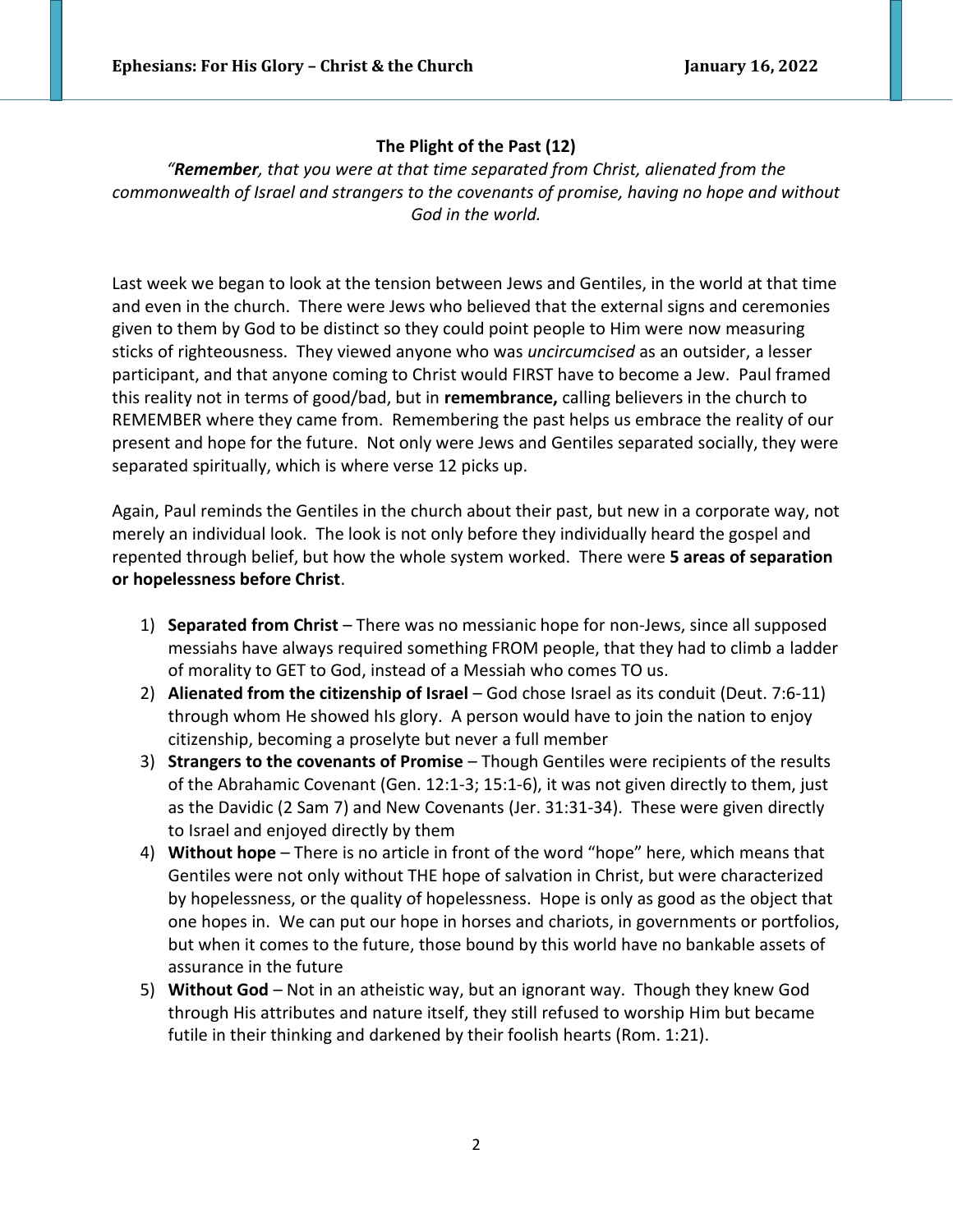Quite a list. Now, we have to understand WHY Paul gave this list, since it was not simply to beat up and beat down his Gentile brothers and sisters. What was Paul trying to get them to remember? How was that remembrance helpful? Let me give you a few:

- **Appreciation in the Present –** If Gentiles would understand that they came from such a hopeless start, that they had none of the advantages that the Jews had, they should grow in appreciation of God's sovereign choice and work of salvation. This enhances our ability to worship and thankfulness for the gospel in our own lives. Each day we live and each time we gather to worship, we should remember who we truly are: wretched sinners saved by grace alone, by faith alone, through Christ alone, so we can glorify God alone.
- **Humility toward God, grace toward others –** The Gentiles, who made up a majority, could easily forget their history and begin to look down or arrogantly toward their Jewish brothers (or anyone for that matter). Subtlety, we can begin to think that the gifts we have are somehow earned or deserved over time, and forget where others start from. I've thought about this in terms of remembering that many do not have the blessing of growing up with faithful fathers, or intact families, or a model of Christian values, so they often act out of ignorance or reaction to it. That does not mean I'm ashamed of the advantage, but it reminds me it's GRACE, not about me, and thus grace much be extended to others lavishly.
- **• Perspective** What we will see is that all of the areas in which we Gentiles were shut out of have now been given to us in Christ and His church. We had no hope, no belonging, no mission, but in the church, we are new citizens, part of a new family, and a new Temple (Eph. 2:19-22).

We are so prone to forget, so we must proactively REMEMBER these things. Which is what Paul explains next….

#### **The Power of Redemption (13)**

*But NOW, in Christ Jesus you who once were far off have been brought near by the blood of Christ.* 

There are certain phrases in Scripture that pack power per capital, that change everything in a few words. We had one of these in Ephesians 2:4 in "**But God…",** that God broke through our hopelessness, rebellion, disobedience, and destiny of wrath with a flood of love, mercy, grace, and kindness. These simple words are what we remember in the bleakest of circumstances or when we are praying for the most stubborn heart. "But God" changes everything, including our wretched state.

Here we have another power packed promise: "**But now, in Christ Jesus…"**. How is it possible to be reconciled to those who were once far off, who were separate, when it seems hopeless? "But now, in Christ Jesus." It is **imperative that we see that everything that comes in the next verses is sourced in these words: In Christ Jesus.** Outside of Jesus Christ, we can only offer window dressing and good efforts, but cannot experience or offer real change.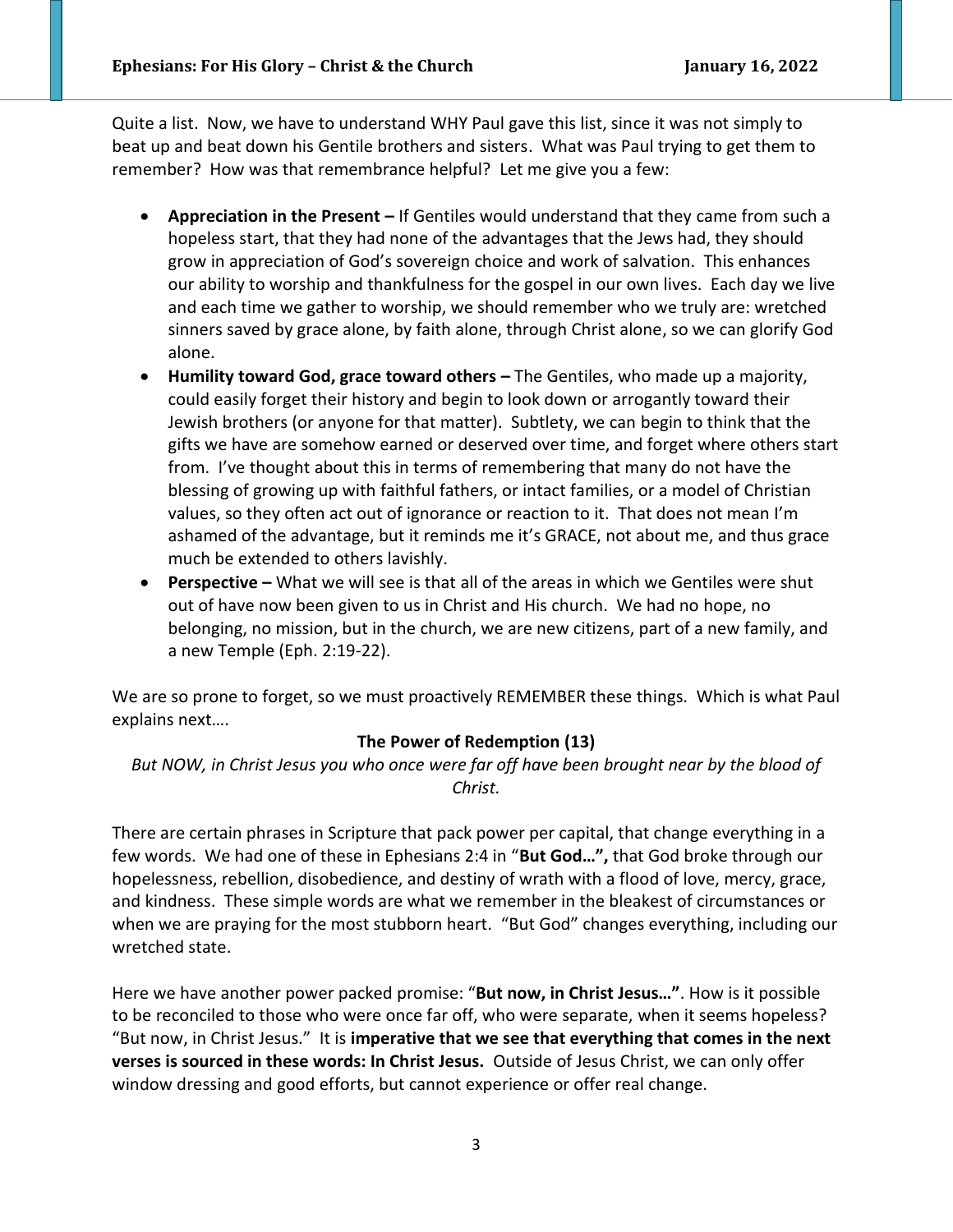Paul picks up this idea of "those near" and "those far away". In a geographical sense, he was referring to those who were near the Temple and the center of God's kingdom, and those who were far away, meaning the Gentiles. But his point was more about a **spiritual reality**, since the solution was not a geographical change but one of the heart. Paul was most likely referring to **Isaiah 57:9** which says:

*"Peace, peace, to the far and to the near", says the LORD, and I will heal him."*

How are both, who are at odds with God, made to be peaceful with Him? The payment price fo the blood of Jesus Christ. Christ's blood satisfied the wrath of God, and was the cost to offer us redemption (Rom. 3:25), and allowed God to make peace with us (Col. 1:20). This is offered to every person who would believe, that we can have forgiveness of every sin, that they can be paid for, and that we can be brought near to God, when we were once separated from Him. Everyone, Jew and Gentile, comes to God in Christ THE SAME EXACT WAY, through Christ alone. The next verses illustrate or explain the implications of this between Jews and Gentle, and gives a template for unity in the midst of all division.

### **The Picture of Being One in Christ (14-18)**

Let's look over the next five verses quickly, looking for the recurring theme and outline. Notice that the repeated word in 5 verses is "ONE", "both one" in verse. 14, "one new man" in v. 15, "one body" in v. 16, and "one Spirit" in v. 18. This will culminate in what we'll look at next week with how the church reflects this oneness, how it something radically different than the world has ever seen or can replicate.

#### 1. **Made Us Both One** (14)

*For He Himself is our peace, who has made us both one and has broken down in His flesh the dividing wall of hostility*

Walls are used for two primary reasons: keep people out, or keep people in. In Bangui, C.A.R, walls were built around homes and our missions center to keep people out. In Berlin it was used to keep people in for nearly 30 years. In some of your homes walls/fences are to keep toddlers from running around the house so you can get some things done. But whatever the purpose, **walls are designed to divide, often because there is hostility on the other side.** For the Jews and Gentiles, the hostility had to do with both social issues caused by the APPLICATION of the Law (like circumcision and dietary practices) and the Law itself, which kept Gentiles far off from the nation.

There are two huge principles to see here:

1) The emphasis on this verse is on "He Himself" is our peace, that unity is sourced in Christ alone. This is so important to remember as we observe the desire for ethnic unity that has been fractured in our culture and churches. There is no law, policy, or pay-back that can gain unity. Any partiality that has been shown and sinfully carried out cannot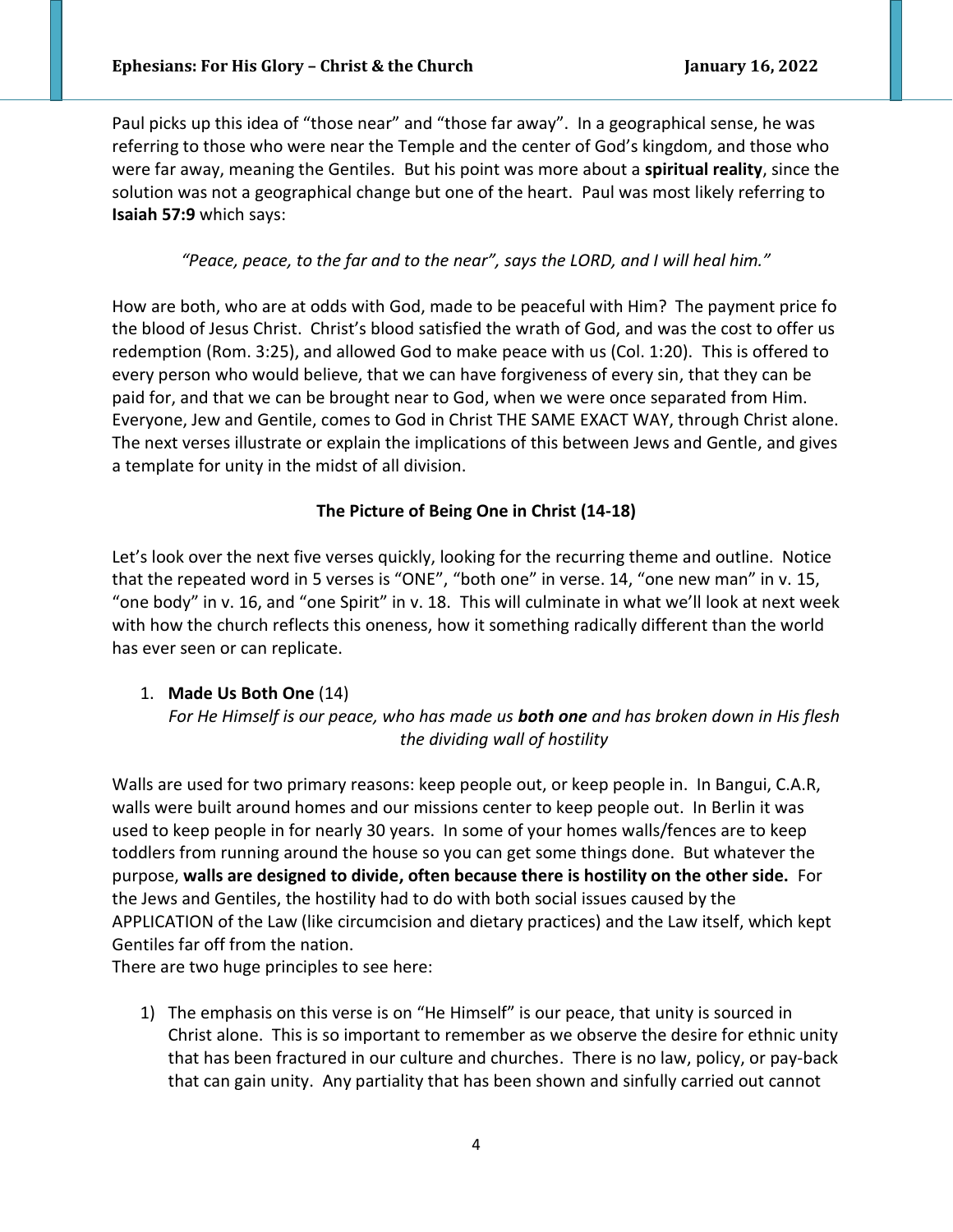be fixed or changed by turning it around, but peace can only be found IN the person, work, and blood of Jesus.

2) He did this by breaking down the wall in His flesh, by abolishing the Law of commandments. What does that mean? The law is good if it is used lawfully (1 Tim. 1:8). The Law was a tutor, a guardian, or custodian until Christ came, in order that we might be justified by faith (Gal. 3:24). In other words, when Christ came and died, the Law was fulfilled and is no longer operative for Jews OR Gentiles. Of course, the moral parts of the Law are still valuable and true, those that are reiterated in the New Testament. But in Himself, He took away the need to fulfill all of the ceremonies, practices, and observances of the law, tearing down what was keeping such hostility between Jew and Gentile and replacing it with peace.

#### 2. **Created One New Man** (15)

*By abolishing the law of commandments expressed in ordinances, that He might create in Himself one new man in place of the two, so making peace*

What Jesus created in His body was something new. Gentiles did not have to become proselytes to Judaism to join the church or follow Christ, and Jews did not have to undo who they were to become Gentiles, since what Jesus created was something fundamentally new, not simply something of similar kind. In the church, in Christ, we KEEP distinctiveness in the sense that a Jew will still be Jewish by heritage, but not in Judaism. A woman will not stop being a woman, but will have a whole new identity in Christ. A slave would still be a slave in life but be free in Christ in the church. We do not LOSE our ethnic diversity but we GAIN a unity that supersedes ANY other diversity. The implications of this get worked out in chapters 4-6, but for now, let me try to illustrate how this works, and we have to look no further than what God has already established in **marriage.** 

Marriage is a mystery. Two people, a man and woman, as completely different as could be created, come together as ONE flesh, leaving father and mother to create something new. Ephesians 5:32, in referring to this says, "*This mystery is profound, and I am saying that it refers to Christ and the church."* This means that one purpose of marriage is to illustrate the ONENESS that we have in Christ in the church. In marriage, a man and woman come together and keep their distinctive qualities (they don't STOP being a man and woman), have certain responsibilities, but they lose the identity of singleness they once had. They are now ONE, fused together as a fundamentally new entity, a new family. This is why the church is the ONLY place that divisions can truly cease, walls can be broken down, and unity can be enjoyed. We celebrate our differences, because when we all function the way God has created us, we are healthy and effective. Yet, we are all ONE family, something new, with a new identity together. The church is where it is at, where the divided can find a home.

#### 3. **Reconciled in One Body (**16)

*And might reconcile us both to God in one body through the cross, thereby killing the hostility.*